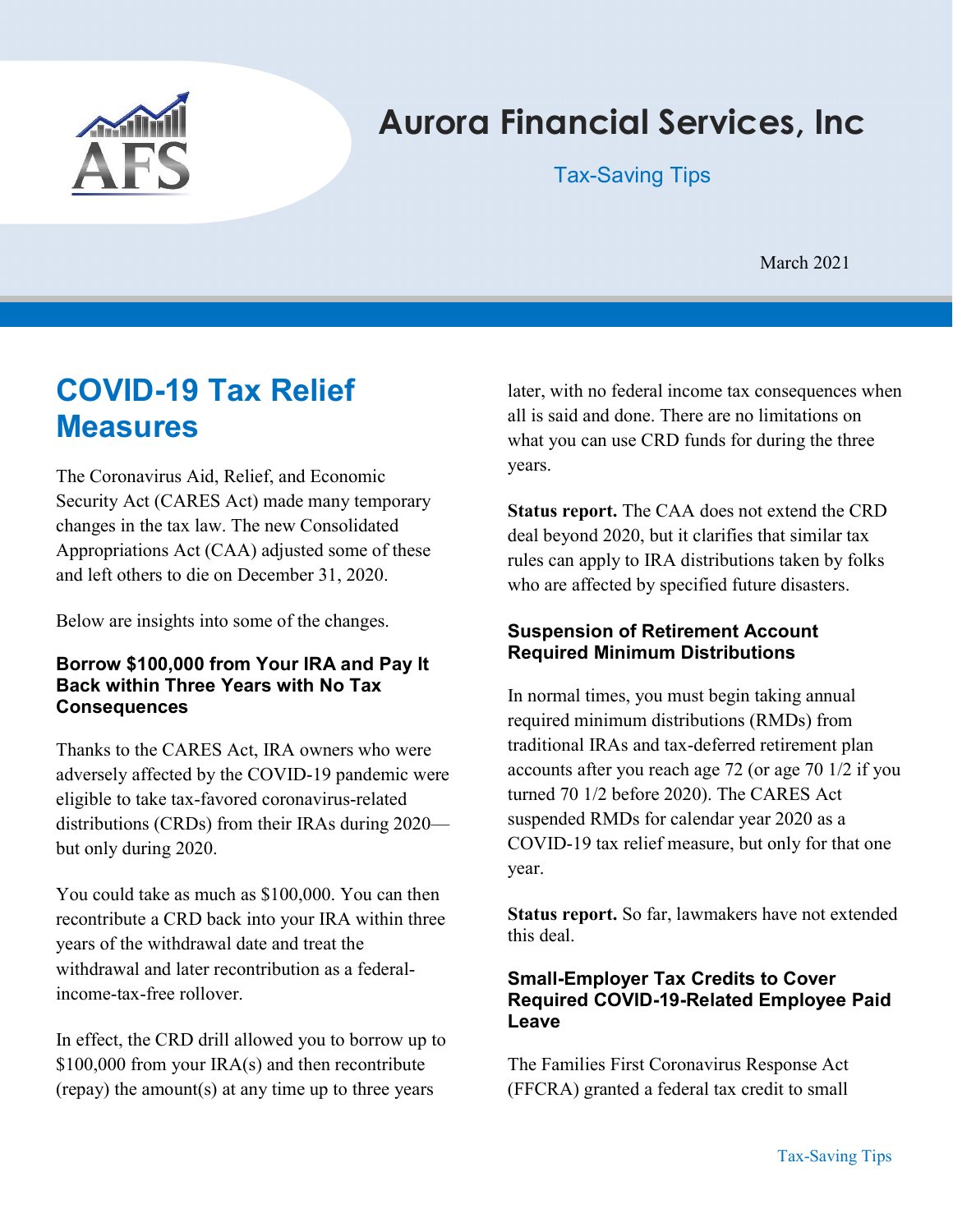employers to cover mandatory payments to employees who take time off under the FFCRA's COVID-19-related emergency sick-leave and family-leave provisions.

Specifically, a small employer could collect a tax credit equal to 100 percent of qualified emergency sick-leave and family-leave payments made by the employer pursuant to the FFCRA. But the credit under the FFCRA covers only leave payments made between April 1, 2020, and December 31, 2020. Equivalent tax credit relief was available to selfemployed individuals who took qualified leave between those dates.

Status report. The FFCRA expired by its terms on December 31, 2020. But the COVID-Related Tax Relief Act of 2020 (contained within the CAA) extends the small-employer credit to cover leave payments made between January 1, 2021, and March 31, 2021, that fall within the FFCRA framework.

There is no *requirement* for small employers to provide emergency sick-leave or family-leave payments after December 31, 2020. But between January 1, 2021, and March 31, 2021, employers can choose to make voluntary leave payments that fall within the FFCRA framework and can collect the credit if they do so.

Equivalent tax credit relief is available to selfemployed individuals who take qualified leave between January 1, 2021, and March 31, 2021.

#### Liberalized Business Net Operating Loss Deduction Rules

Business activities that generate tax losses can cause you or your business entity to have a net operating loss (NOL) for the year. The CARES Act significantly loosened the NOL deduction rules and

allows a five-year carryback for NOLs that arose in tax years 2018-2020.

So, an NOL that arose in 2020 can be carried back to 2015. NOL carrybacks allow you to claim refunds for taxes paid in the carryback years. Because tax rates were higher in pre-2018 years, NOLs carried back to those years can result in hefty tax refunds.

Status report. The CAA does nothing for NOLs that arise in tax years beginning in 2021—you can carry them forward only.

#### Suspension of Excess Business Loss Disallowance Rule

Before the CARES Act relief, the Tax Cuts and Jobs Act (TCJA) disallowed so-called excess business losses incurred by individuals in tax years beginning in 2018-2025. The TCJA defined an excess business loss as a loss that exceeds \$250,000, or \$500,000 for a married joint-filing couple. The \$250,000 and \$500,000 limits are adjusted annually for inflation.

The CARES Act suspended the excess business loss disallowance rule for losses that arose in tax years beginning in 2018-2020.

Status report. The CAA does nothing for excess business losses that arise in tax years beginning in 2021. As things stand, you effectively treat a 2021 excess business loss as an NOL that you can carry forward to future years.

## Business Tax Breaks Thanks to the Recently Enacted CAA

When you operate a business, you have a variety of tax breaks available.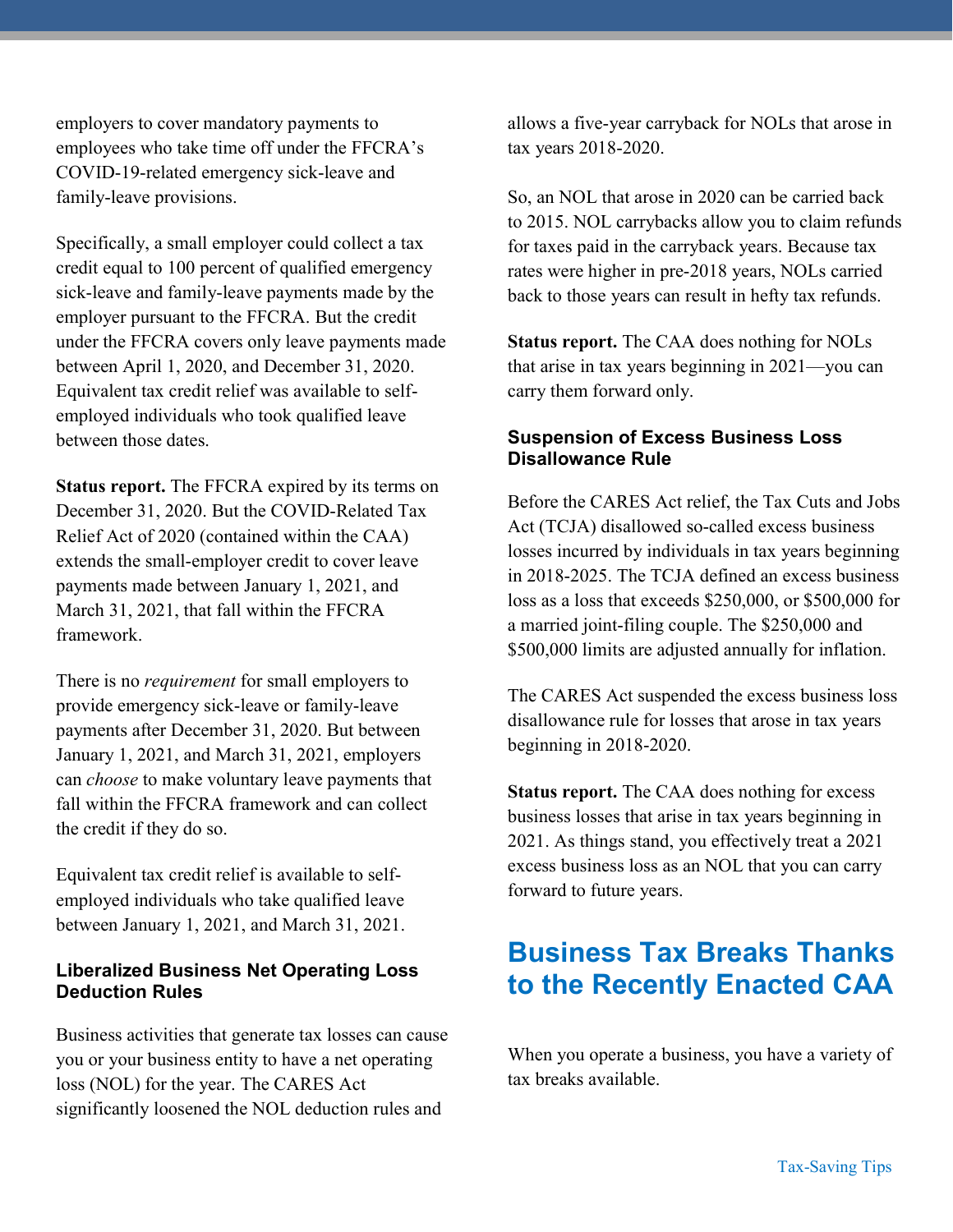The recently enacted CAA extends and expands some of the breaks. We bring the following selection of them to your attention as a tax-strategy buffet.

- You can deduct 100 percent of your business meals that are provided by restaurants in 2021 and 2022.
- For hiring members of 10 targeted groups, you can obtain the work opportunity tax credit for first-year wages through 2025.
- You can now qualify for the 39 percent new markets tax credit for investments through 2025.
- The empowerment zone tax breaks that were scheduled to expire on December 31, 2020, are extended through 2025, but the new law terminates, for 2021 and later, both (a) the enhanced first-year depreciation rules and (b) the capital gains tax deferral break.
- Employers may continue through 2025 making Section 127 education plan payments that cover student loan principal and interest up to the plan maximum of \$5,250.
- For residential rental property that you placed in service before 2018 and were depreciating over 40 years under the straightline method, you can now use 30 years if you elect out of the TCJA business interest expense limitations.
- Farmers may elect a two-year NOL carryback rather than the five-year carryback

retroactively, as if this change were in the original CARES Act.

- The \$1.80 per-square-foot or \$0.60 persquare-foot deductions for energy-efficient improvements to commercial buildings are now permanent.
- Small Business Administration Economic Injury Disaster Loan advances and loan repayment assistance are not taxable, and you suffer no tax attribute reductions as a result of the tax-free monies.
- Manufacturers of residential homes can claim a credit of \$1,000 or \$2,000 for homes that meet applicable energy-efficiency standards through 2021.
- Your business can claim a business federal income tax credit for up to 30 percent of the cost of installing non-hydrogen alternativefuel vehicle refueling equipment (say, for your employees' electric vehicles) through 2021.
- Your business can claim a federal income tax credit for buying vehicles propelled by chemically combining oxygen with hydrogen to create electricity, through 2021 (credits range from \$4,000 to \$40,000).
- The new law extends the seven-year recovery period to cover motorsports entertainment complex property placed in service through 2025.
- You can elect to claim the first-year write-off for the cost of qualified film, television, and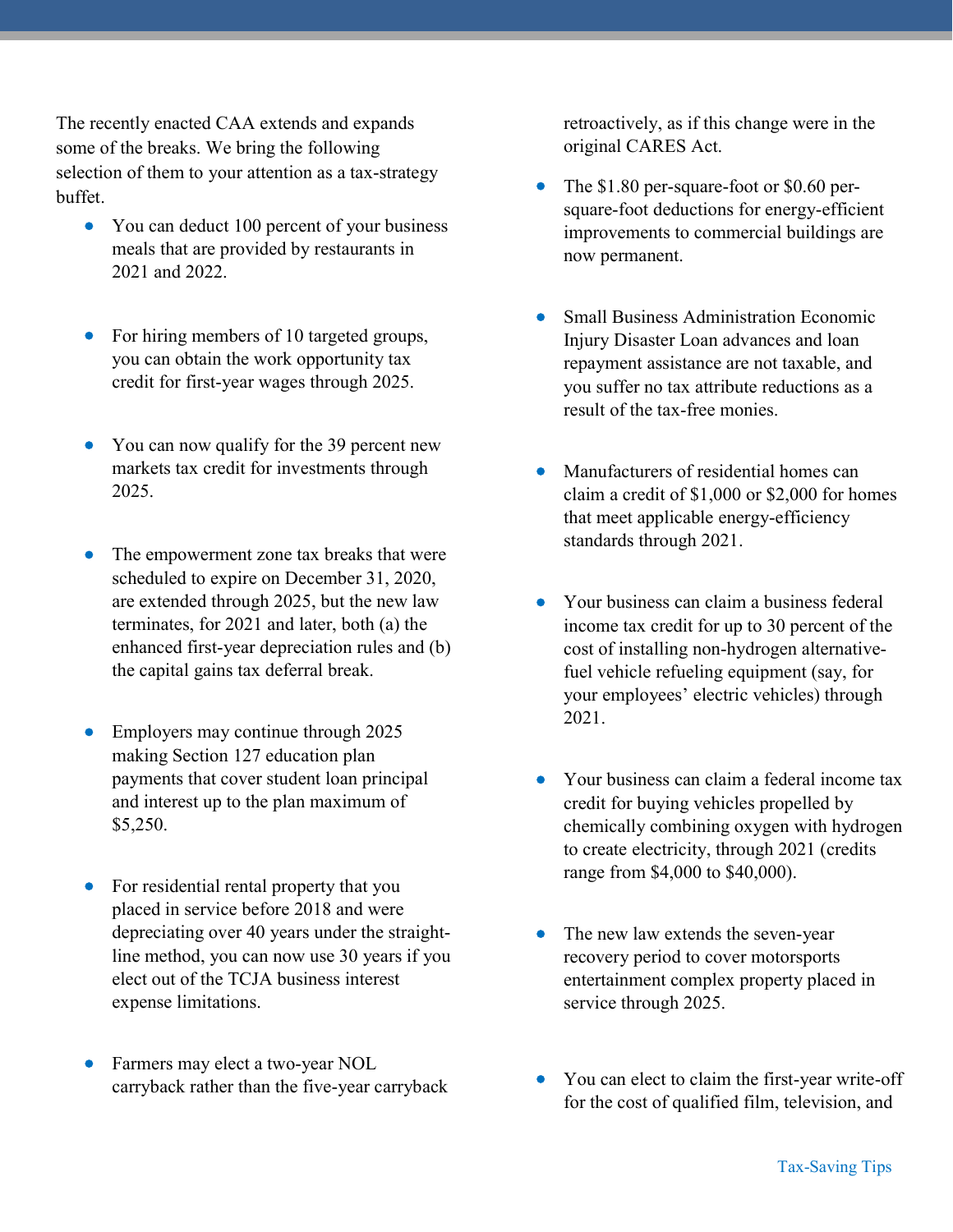theatrical productions commencing before 2025, subject to a \$15 million per-production limit or a \$20 million limit for productions in certain disadvantaged areas.

 For racehorses that are no more than two years old that you place in service during 2021, you may use three-year depreciation.

### Deducting Disaster Losses for Individuals

We seem to be living in an age of natural disasters. Floods, fires, hurricanes, tornados, and other disasters often dominate the news.

If a disaster strikes you, the tax law may help. When defined as such by the tax code, a disaster loss may qualify for deduction from your taxable income. The rules for personal losses are complex and far more restrictive than for business losses.

#### Only Casualty Losses Are Deductible

Damage to personal property caused by a disaster is deductible only if it qualifies as a casualty loss. A casualty is damage to, destruction of, or loss of property from events such as fires and floods that are sudden, unexpected, or unusual.

The disaster must result in physical damage to property, so economic losses due to the COVID-19 pandemic do not qualify as a casualty loss.

Many, but not all, casualty losses are covered by insurance. The insurance recovery reduces your taxdeductible loss and could result in a taxable gain.

And here's a possible nasty surprise. Say you have a deductible loss after reducing the loss by the

insurance recovery. If you want to deduct the loss on your taxes, you must file a timely insurance claim, even if that insurance claim will result in the cancellation of your policy or an increase in premiums.

Your casualty loss (not your deduction) is equal to the lesser of

- 1. the decrease in the property's fair market value after the disaster, or
- 2. the property's adjusted basis before the disaster (usually its cost).

Subtract any insurance or other reimbursement from the lesser of these two options. To find the decline in the property's fair market value, you can use an appraisal or the repair costs.

#### Limits on Casualty Losses

Unfortunately, you can't deduct all your casualty losses. From 2018 through 2025, you can deduct personal casualty losses only due to a federally declared disaster or to the extent you have casualty gains.

For example, a homeowner can claim a casualty loss if a wildfire (declared a federal disaster) destroys his home. But he gets no deduction if a faulty fireplace caused the fire and destroys his home (no federal disaster).

The law imposes major limits on your casualty-loss deduction. The general rule says that you first reduce the loss by \$100 and deduct the remaining loss only to the extent it exceeds 10 percent of your adjusted gross income (AGI). Your final hurdle is that claim the loss as an itemized deduction. These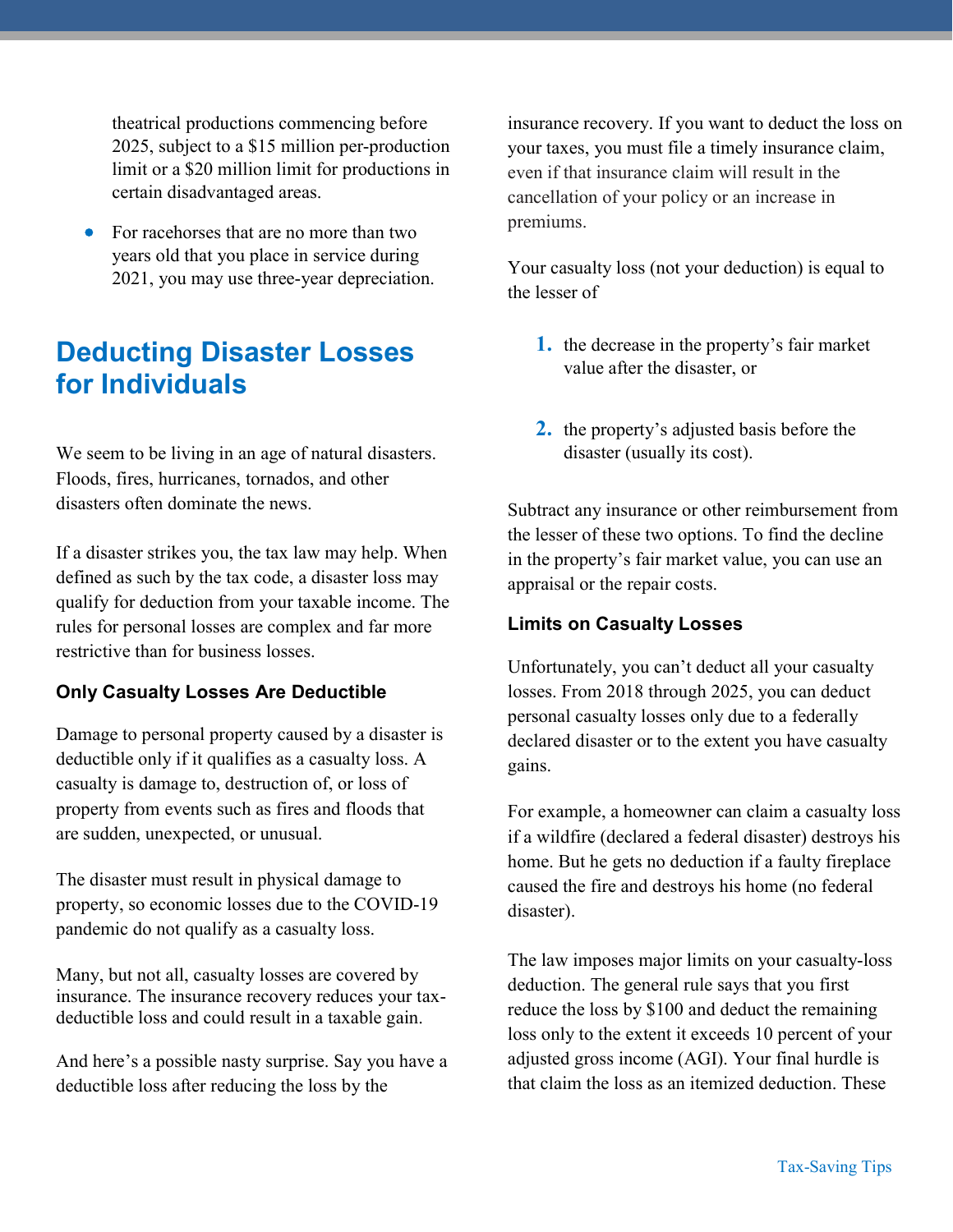rules significantly reduce or even eliminate many casualty loss deductions.

Fortunately, some casualty losses are not subject to these limits, including disaster losses sustained due to a federally declared major disaster from January 1, 2020, to February 25, 2021. Instead, losses from such disasters are subject to a \$500 floor with no 10 percent-of-AGI reduction. Under this rule, you deduct the loss whether or not you itemize. If you don't itemize, you add the deductible loss to your standard deduction.

You have a choice for losses from a federal disaster: claim the loss in the year of the disaster or on the prior year's return if it's before October 15. This can result in a quick refund of all or part of the tax you paid that year.

#### Casualty Gains

If all this is not complicated enough, there's one further wrinkle. A casualty such as a fire can result in a casualty gain instead of a casualty loss when the insurance proceeds you receive exceed the property's adjusted basis (cost).

A casualty gain is taxable. But you may deduct casualty losses from the gains. Here, you don't need a federal disaster. Also, you can postpone tax on a casualty gain by buying replacement property.

## Deducting Disaster Losses for Businesses

Disasters such as storms, fires, floods, and hurricanes damage or destroy property. If property such as an office building, rental property, a business vehicle, or business furniture is damaged or destroyed in a disaster, your business may qualify for a casualty loss deduction. It's easier to deduct business casualty losses than personal losses, but the rules are complex.

#### What Business Casualty Losses Are Deductible

Disasters such as fires and floods can result in a "casualty" because the damage, destruction, or property loss is from a sudden, unexpected, or unusual event.

Car accidents qualify as a casualty so long as they're not caused by your willful act or willful negligence. Losses due to thefts and vandalism can also qualify.

Insurance covers many casualty losses. You must reduce your casualty loss by the amount of any insurance you receive or expect to receive. But unlike with a personal loss, you are not required to file an insurance claim for a business casualty loss. You may wish not to do so if it will result in your policy's cancellation or an increase in premiums.

#### Amount of Business Casualty Loss

Your casualty loss can never exceed the adjusted basis of the property involved—usually its cost plus the value of any improvements, minus all deductions you took for the property, including depreciation or Section 179 expensing. If your adjusted basis is zero, you get no casualty loss deduction and could have a casualty gain.

The amount of your casualty loss for damaged property is equal to the smaller of

1. the decrease in the property's fair market value after the disaster, or